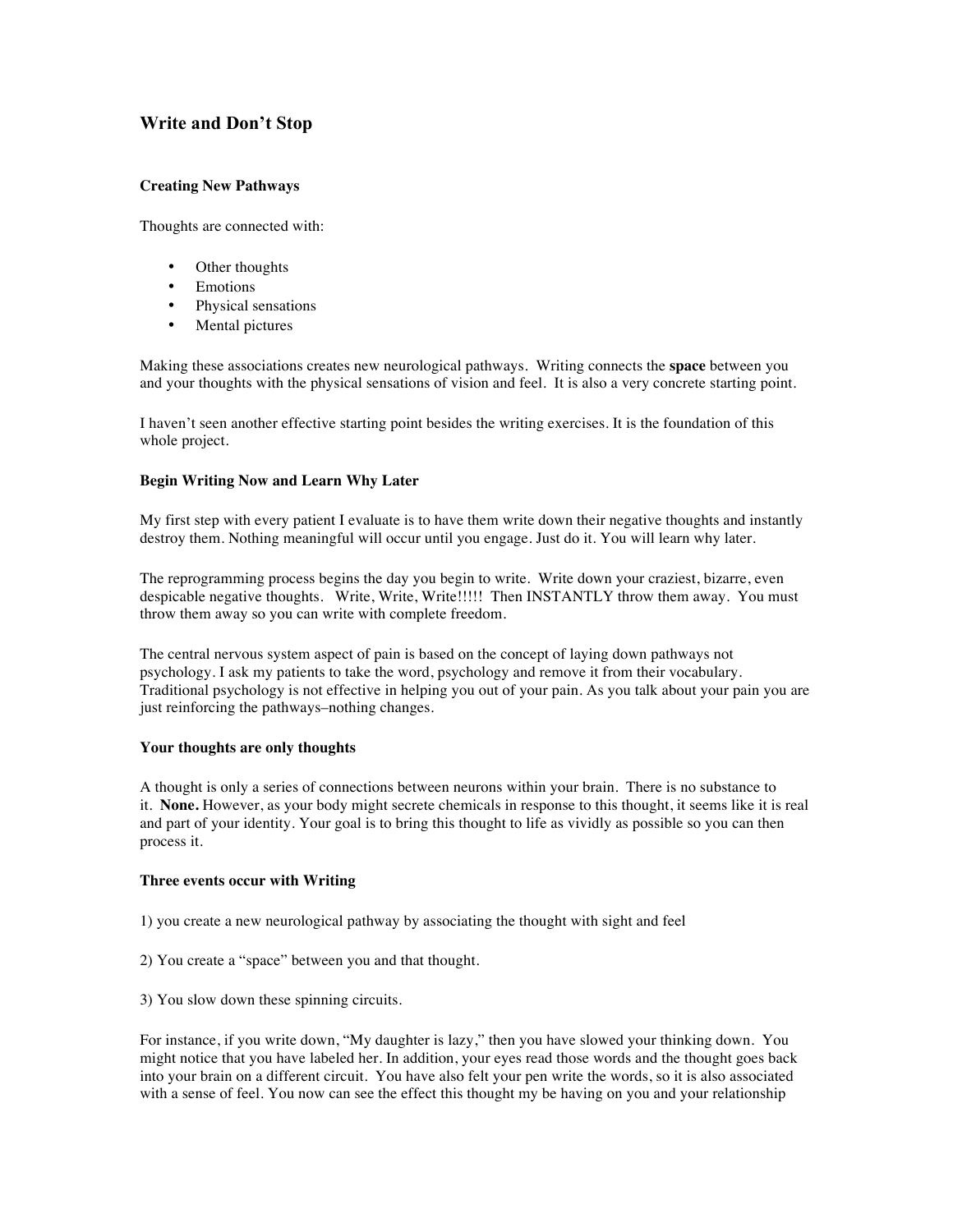with your daughter. You now have the choice of creating an an alternative response and a new neurological circuit.

#### **Using the Auditory Route**

Some advocate saying the thought aloud, which would go back into your brain through your auditory nerve. The net effect is that you have dramatically heightened the awareness of the offending thought or pattern of thoughts.

David Burns, in his book "Feeling Good," suggests an exercise where you stand in front of a mirror and talk to yourself with the voices that are in your head. You would never talk to another human being the way you talk to yourself. (Check on David Burn's comments on this.)

## **My Experience**

I personally practiced variations of these exercises for many years. I still do. There is no end point. It was the process that finally pulled me out of a severe anxiety-driven depression. I also had the support of a psychologist and psychiatrist, which I think can be extremely helpful. However, the core of the process was the repetitive writing on an almost daily basis.

I eventually found it important to immediately throw the piece of paper away. It is not so you can "get rid of the thoughts." They will recur over and over again. It is so you can write down any thought with freedom. The nervous system is extremely complex. A small percent of connections in the brain are going to result in thoughts that are bizarre, crazy, despicable, unspeakable, and simply unacceptable at every level. However, they are just thoughts. You are not your thoughts. The more you try to suppress them, the stronger they will become.

Conversely, if you think about your negative thoughts and try to rationalize them in your head, they will start to spin a lot faster.

## **You Can Only Let Yourself Heal-There is nothing to "Fix"**

The writing process is not a quick fix. I have had patients come back disappointed that they have not had more immediate results. They are writing with an agenda. They are writing to "fix" themselves or get rid of the pain. The purpose of writing is to start connecting yourself with you. That is all. The rest will occur at its own pace. The more effort you put in the more quickly you will notice changes.

#### **Why Don't People Want to Write??**

Most patients have told me that the writing process has initially been disturbing. I then know they have really engaged in the process. If you do not begin to uncover some uncomfortable emotions, you have not really committed to the process. I have been at this long enough to know that if someone is telling me how great life is on the first follow-up visit, they have not begun writing.

Remember that these negative thoughts are just irrational circuits. They are not who you are and in fact are the opposite of who you really are.

Within a couple of weeks, the initial discomfort with these thoughts will diminish. The energy spent in trying to deal with them will be available for you to live your life on your terms. I have probably 200-300% more energy than I did in high school. The effects of this simple tool are deep and consistent. It is just the way the brain works. Unhooking from the Train